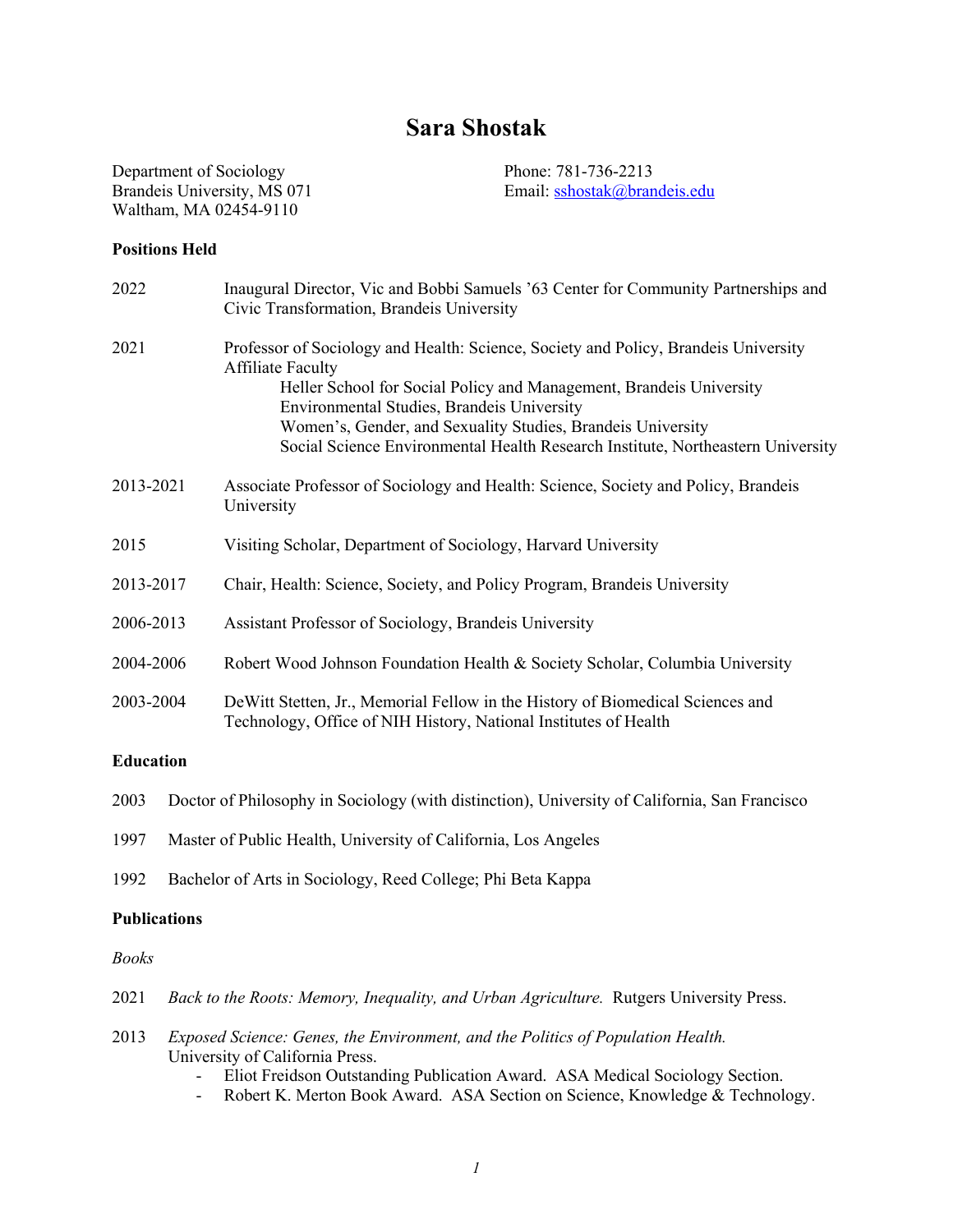#### *Edited Volumes and Journals*

- 2017 *Food Systems and Health*. Advances in Medical Sociology Series*.* London: Emerald Group Publishing Ltd.
- 2008 Bearman, Peter S. (editor), Molly Martin and Sara Shostak (associate editors). *Exploring Genetics and Social Structure.* Special issue of the *American Journal of Sociology* 114 (S1).

*Peer Reviewed Articles* (\*denotes a student co-author)

- 2022 Shostak, S. "'When You Heal the Soil…': Environmental Racism and Socioecological Repair in Contemporary Urban Agriculture." *Environmental Sociology*. Available online first: https://doi.org/10.1080/23251042.2022.2073626
- 2022 Shostak, S. "'How Do We Measure Justice?': Missions and Metrics in Urban Agriculture." *Agriculture and Human Values.* Available online first: https://link.springer.com/article/10.1007/s10460-022-10296-4
- 2022 \*Trachtenberg, S., Tehan, T., Shostak, S., Snydeman, C., \*Lewis, M., Romain, F., Cadge, C., McAuley, M.E., Matthews, C., Lux, L., Kacmarek, R., Donahue, V., Bandini, J., and Ellen Robinson. "Experiences of Moral Distress in a COVID-19 Intensive Care Unit: A Qualitative Study of Nurses and Respiratory Therapists in the United States." *Nursing Inquiry.* Available online first: https://onlinelibrary.wiley.com/doi/full/10.1111/nin.12500
- 2021 Shostak, S., Bandini, J., Cadge, W., Donahue, V., \*Lewis, M., Grone, K. \*Trachtenberg, S., Kacmarek, R., Lux, L., Matthews, C., McAuley, M.E., Romain, F., Snydeman, C., Tehan, T., and E. Robinson. "Encountering the Social Determinants of Health on a COVID-19 ICU: Frontline Providers' Perspectives on Inequality in a Time of Pandemic." *Social Science & Medicine – Qualitative Research in Health*. Open Access: https://doi.org/10.1016/j.ssmqr.2021.100001
- 2021 Cadge, W., Bandini, J., \*Lewis, M., Donahue, V., Shostak, S., Kacmarek, R., \*Trachtenberg, S., Grone, K., Lux, L., Matthews, C., McAuley, M.E., Romain, F., Snydeman, C., Tehan, T., and E. Robinson. "Intensive Care Unit Nurses Living Through COVID-19: A Qualitative Study." *Journal of Nursing Management* 29(7): 1965-1973.
- 2019 Shostak, S., Corral, M., \*Ward, A.G., and A. Willett. "Integrating Community-based Research in a Senior Capstone Seminar: Lessons Learned from a Mixed Methods Study." *Teaching Sociology* 47(3): 191-203. - One of *Teaching Sociology*'s "Top 5" articles in 2019
- 2017 Shostak, S., and N. Guscott. "'Grounded in the Neighborhood, Grounded in Community': Social
- Capital and Health in Community Gardens." *Advances in Medical Sociology: Food Systems and Health.* London: Emerald Group Publishing Ltd.
- 2017 Senier, L., Brown, P., Shostak, S., and B. Hanna. "The Socio-Exposome: Advancing Environmental Health Science in a Postgenomic Era." *Environmental Sociology* 2: 107-121.
- 2016 \*Sorge, S.T., Hesdorffer, D.C., Phelan, J.C., Winawer, M.R., Shostak, S., Goldsmith, J., Chung, W.K., and R. Ottman. "Depression and Genetic Causal Attribution of Epilepsy in Multiplex Epilepsy Families." *Epilepsia* 57(10): 1643-1650.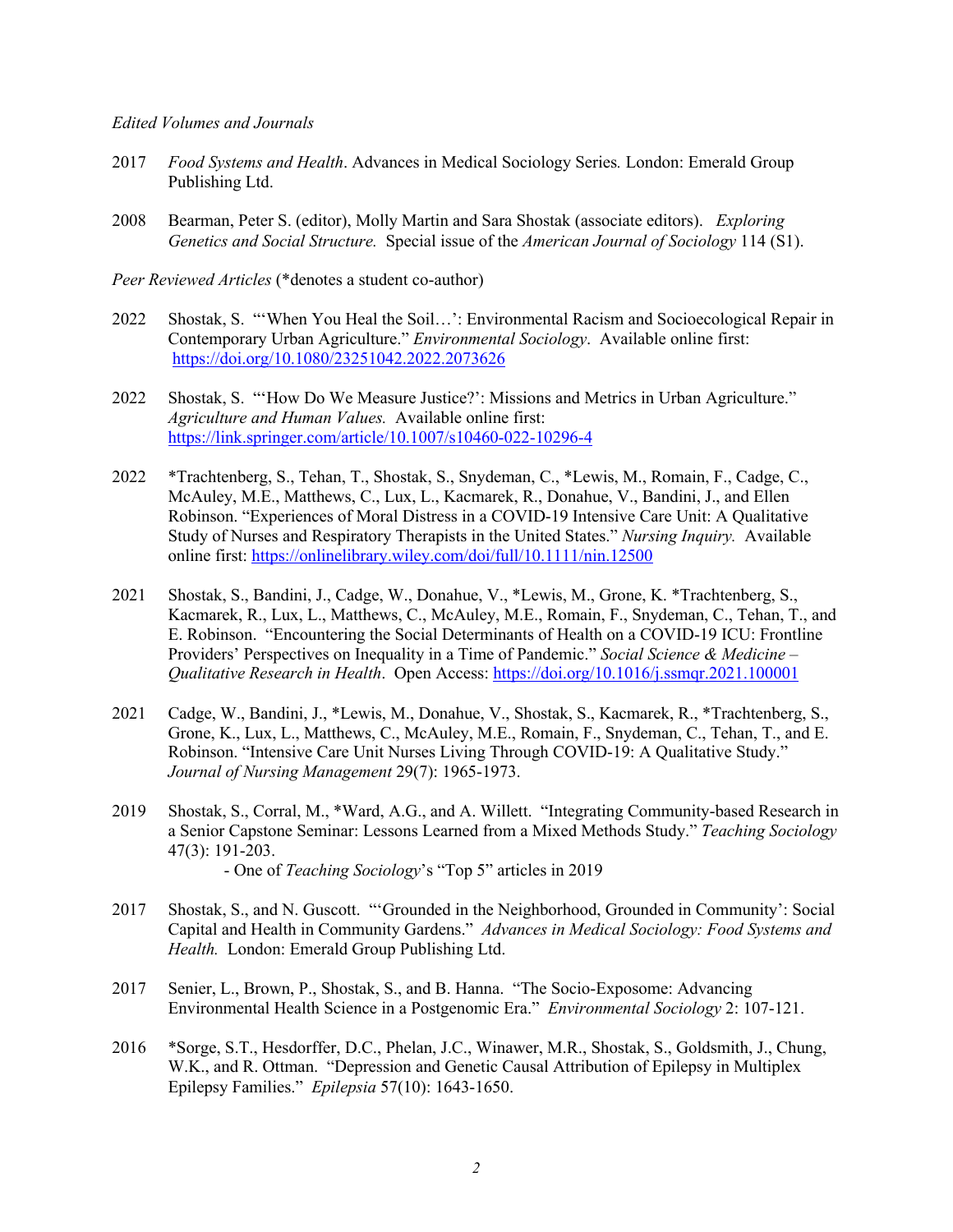- 2016 Timmermans, S., and S. Shostak. "Gene Worlds." *Health: An Interdisciplinary Journal for the Social Study of Health, Illness and Medicine* 20(1): 33-48.
- 2016 \*Bandini, J., Shostak, S., Cadge, W. and D. Cunningham. "Assessing Learning in a Sociology Department: What Do Students Say That They Learn?" *Assessment and Evaluation in Higher Education* 1(3): 414-426.
- 2016 *\**Caminiti, C.B., Hesdorffer, D.C., Shostak, S., Goldsmith, J., \*Sorge, S.T., Winawer, M.R., Phelan, J.C., Chung, W.K., and R. Ottman. "Parents' Interest in Genetic Testing of Their Offspring in Multiplex Epilepsy Families." *Epilepsia* 57(2): 279–287.
- 2015 Sabatello, M., Phelan, J.C., Hesdorffer, D.C., Shostak, S., Goldsmith, J., \*Sorge, S.T., Winawer, M.R., Chung, W.K., and R. Ottman. "Genetic Causal Attribution of Epilepsy and Its Implications for Felt Stigma." *Epilepsia* 56(10): 1542-1550.
- 2015 Shostak, S. and J. Beckfield. "Making a Case for Genetics: Interdisciplinary Visions and Practices in the Contemporary Social Sciences." *Advances in Medical Sociology: Genetics, Health, and Society.* London: Emerald Group Publishing Ltd.
- 2014 \*Okeke J.O., Tangel V.E., \*Sorge S.T., Hesdorffer D.C., Winawer M.R., Goldsmith J., Phelan J.C., Chung W.K., Shostak S., and R. Ottman. "Genetic Testing Preferences in Families Containing Multiple Individuals with Epilepsy." *Epilepsia* 55(11): 1705-13. [Lead Article]
- 2014 Poduri, A., Rosen Sheidley, B., Shostak, S., and R. Ottman. "Genetic Testing in the Epilepsies: Developments and Dilemmas." *Nature Reviews Neurology* 10(5): 293–299. [responsibility shared equally among authors]
- 2012 Shostak, S. and \*N. Fox. "Forgetting and Remembering Epilepsy: Collective Memory and the Experience of Illness." *Sociology of Health and Illness* 34(3): 362-378.
- 2011 Shostak, S., \*Zarhin, D., and R. Ottman. "What's at Stake? Genetic Information from the Perspective of People with Epilepsy and their Family Members." *Social Science and Medicine* 73(5): 645-654.

- Reprinted in Clarke, A.E. and K. Charmaz (eds.). 2013. *Grounded Theory and Situational Analysis*. Volume 3: *Grounded Theory Exemplars Across Disciplines*. London: SAGE.

- 2010 Shostak, S., \*Girouard, J., Cunningham, D. and W. Cadge. "Teaching Graduate and Undergraduate Research Methods: A Multi-Pronged Departmental Initiative." *Teaching Sociology* 38(2): 93-105. [responsibility shared equally among authors]
- 2009 Freese, J. and S. Shostak. "Genetics and Social Inquiry." *Annual Review of Sociology* 35: 107- 128*.*
- 2009 Shostak, S., Freese, J., Link, B.G. and J.C. Phelan. "The Politics of the Gene: Social Status and Beliefs about Genetics for Individual Outcomes." *Social Psychology Quarterly* 72(1): 77-93. - Featured on the American Sociological Association website and in a "SPQ Snap":
- 2008 Shostak, S. Conrad, P., and A.V. Horwitz. "Sequencing and Its Consequences: Path Dependence and the Relationships Between Genetics and Medicalization." *American Journal of Sociology* 114 (S1): S287–S316.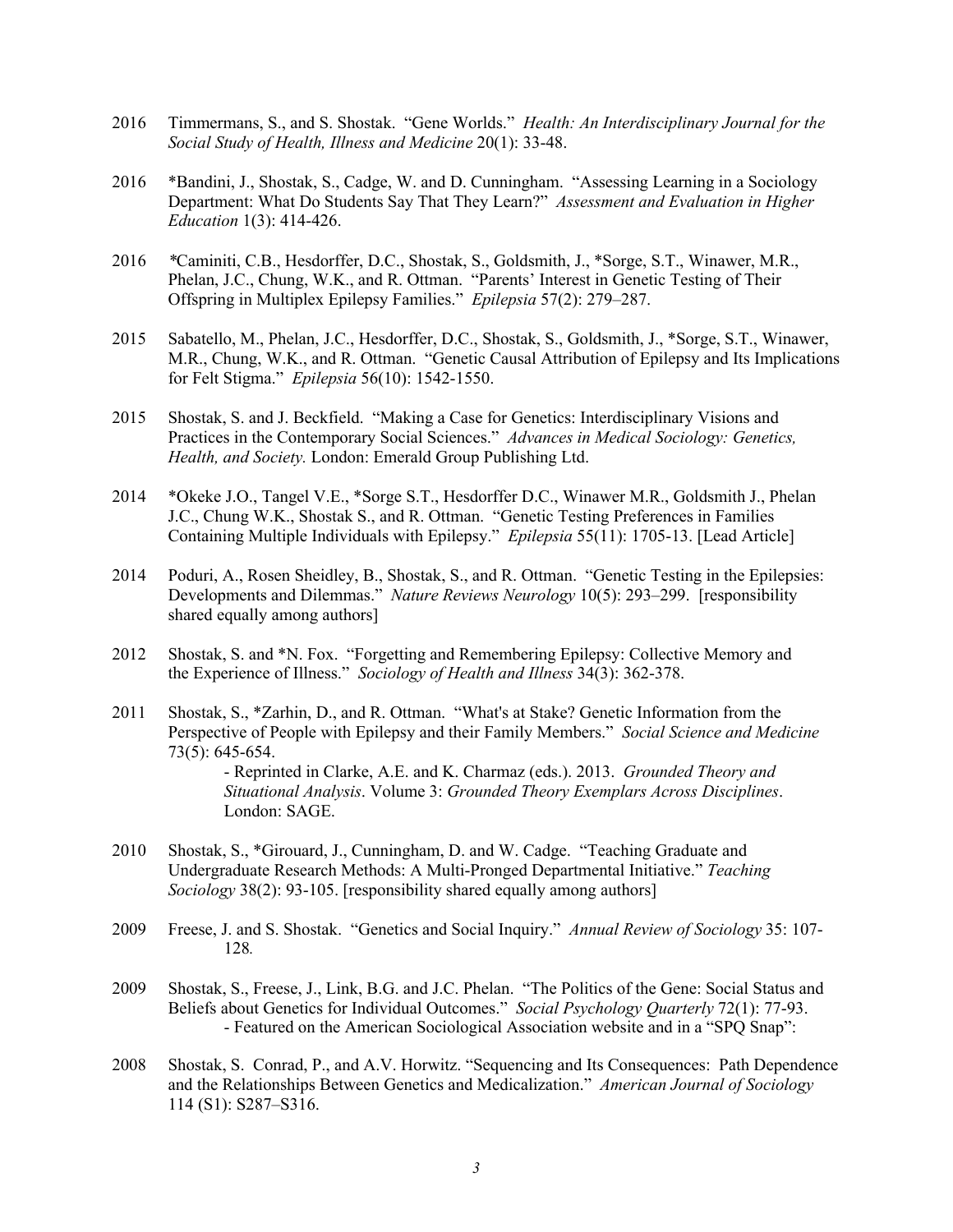- 2007 Shostak, S. "Translation at Work: Genetically Modified Mouse Models and Molecularization in the Environmental Health Sciences." *Science, Technology, and Human Values* 32(3): 315-338.
- 2006 Shostak, S. and R. Ottman. "Ethical, Social, and Policy Dimensions of Epilepsy Genetics." *Epilepsia* 47(10): 1595-1602. [featured article, with comments solicited by the editor] - Response to Comments. *Epilepsia* 47(10): 1755-1756.
- 2006 Estes, C.L, Goldberg, S., Wellin, C., Linkins, K., Shostak, S., and R. Beard. "Implications of Welfare Reform for the Elderly: A Case Study of Provider, Advocate, and Consumer Perspectives." *Journal of Aging and Social Policy* 18(1): 41-63.
- 2005 Shostak, S. "The Emergence of Toxicogenomics: A Case Study of Molecularization." *Social Studies of Science* 35(3): 367-403.
- 2005 Kagawa-Singer, M., Dong, L., Shostak, S., Rayner, C., and R. Lew. "Breast and Cervical Cancer Screening Practices for Low-Income Asian American Women in Ethnic-Specific Clinics." *California Journal of Health Promotion* 3(3): 180-192.
- 2004 Shostak, S. "Environmental Justice and Genomics: Acting on the Futures of Environmental Health." *Science as Culture* 13(4): 539-562.
- 2003 Shostak, S. "Locating Gene-Environment Interaction: At the Intersections of Genetics and Public Health." *Social Science and Medicine* 56: 2327-2342.
- *Book Chapters, Essays, and Reviews*
- 2021 Shostak, S. "Urban Farming: Tell All the Stories." *ASA Footnotes,* Special Feature on the Food System.
- 2018 Shostak, S. "Standing Up for Science and Social Justice." *Sociological Forum* 33(1): 242-246.
- 2017 Shostak, S. "Introduction: Towards a Sociology of Food Systems and Population Health." *Advances in Medical Sociology: Food Systems and Health.* London: Emerald Group Publishing Ltd.
- 2017 Shostak, S., \*Blum, J., Mancini, C., Oliviera, L., Robinson, L., and E. Satin-Hernandez. "From Food Access to Food Justice: A Case Study of the Somerville Mobile Farmers' Market." In *Feeding Cities: Improving Local Food Access, Security, and Sovereignty.* Edited by Christopher Bosso. New York: Routledge.
- 2015 Shostak, S. and \*M. Moinester. "Beyond Geneticization: Regimes of Perceptibility and the Social Determinants of Health." In *Reimagining Biomedicalization, Pharmaceuticals, and Genetics: Old Critiques and New Engagements.* Edited by Susan Bell and Anne Figert. New York: Routledge.
- 2015 Shostak, S., and \*M. Moinester. "The Missing Piece of the Puzzle?: Measuring the Environment in the Postgenomic Moment." In *Postgenomics: Perspectives on Biology After the Genome*. Edited by Sarah Richardson and Hallam Stevens. Durham, N.C.: Duke University Press.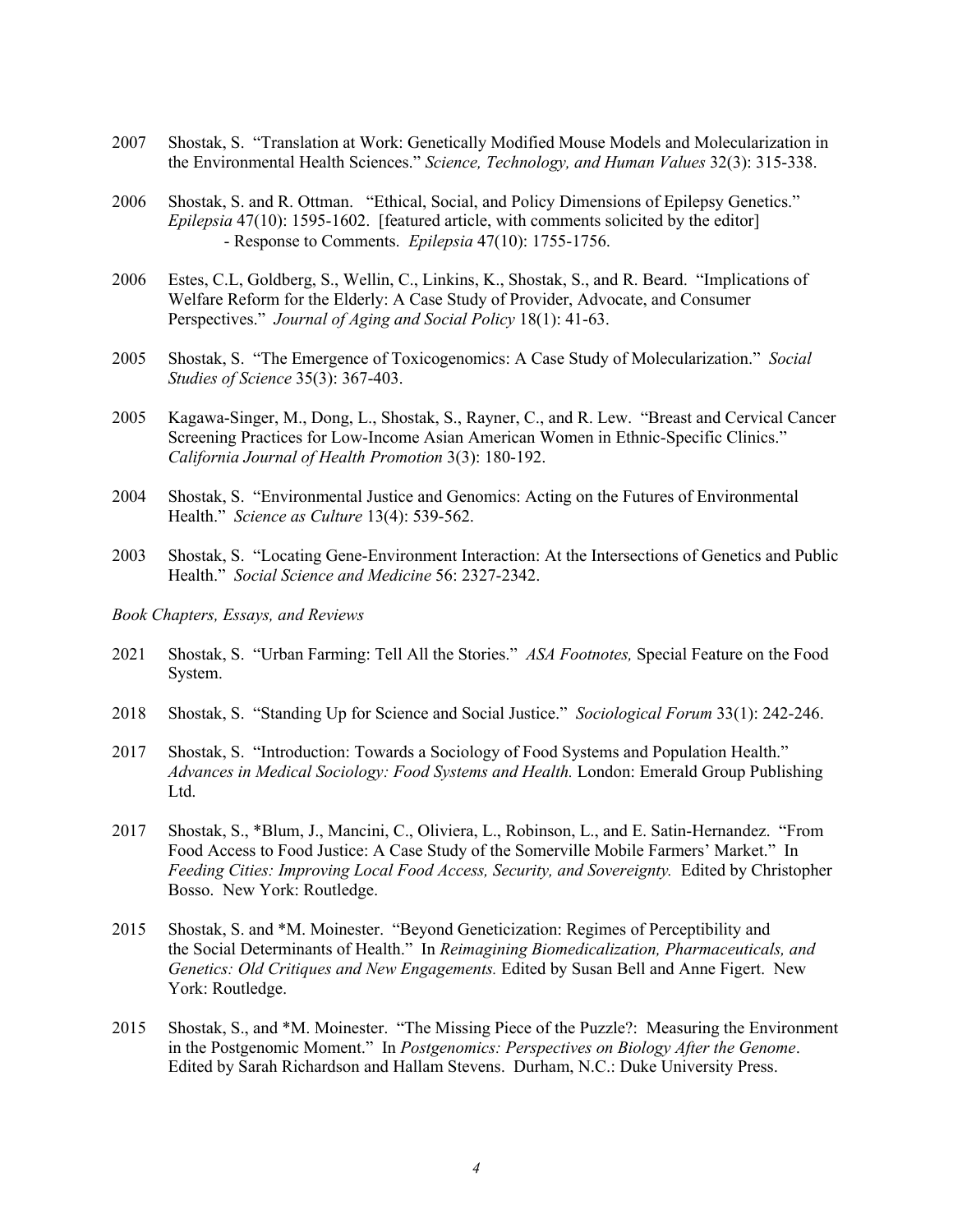- 2011 Shostak, S. and \*M. Waggoner. "Narration and Neuroscience: Encountering the Social on the 'Last Frontier of Medicine.'" In *Advances in Medical Sociology: Sociological Reflections on Neuroscience.* Edited by Ira van Keulen and Martyn Pickersgill. London: Emerald.
- 2010 Shostak, S. and J. Freese. "Gene Environment Interaction and Medical Sociology." In *Handbook of Medical Sociology.* Edited by Chloe E. Bird, Peter Conrad, Allen M. Fremont, and Stefan Timmermans. Nashville, TN: Vanderbilt University Press.
- 2010 Shostak, S. "Marking Populations and Persons At Risk." In *Biomedicalization: Technoscience, Health, and Medicine in the U.S.* Edited by Adele E. Clarke, Laura Mamo, Jennifer Fosket, Jennifer Fishman and Janet Shim. Durham, N.C.: Duke University Press.
- 2009 Clarke, A. E., Shim, J.K., Shostak, S. and A. Nelson. "Biomedicalising Health, Diseases and Identities." In *Handbook of Genetics and Society: Mapping the New Genomic Era*. Edited by Paul Akinson, Peter Glasner, and Margaret Lock. London: Routledge.
- 2008 Shostak, S. Review of *Dolly Mixtures: The Remaking of Genealogy*, by Sarah Franklin. *American Journal of Sociology* 113(5): 1473–14744.
- 2007 Shostak, S. and \*E. Rehel. "Changing the Subject: Science, Subjectivity, and the Structure of 'Ethical Problems.'" In *Advances in Medical Sociology: Sociological Perspectives on Bioethical Issues*. Edited by Barbara Katz Rothman, Elizabeth Armstrong, Rebecca Tiger. Oxford: Elsevier/JAI Press.
- 2005 Shostak, S. "Of Mice and Molecules: Research with Genetically Modified Mouse Models at the National Institute of Environmental Health Sciences." *Environmental Health Perspectives, Special Issue on the Future of Environmental Health*: 90-99.
- 2000 Shostak, S. "The Trauma of Separation: Public, Private, Self and Society in Theodor Fontane's Effi Briest." In *New Approaches to Theodor Fontane: Cultural Codes in Flux.* Edited by Marion Doebeling. South Carolina: Camden House.

# **Reports, White Papers, Policy Briefs**

- 2020 \*Harrison, T. and S. Shostak. *Fit Around the Farm: The Many Benefits of Callaloo, Chair Yoga and Community Building for Elders.* Submitted to the Urban Farming Institute, Boston, MA.
- 2020 Shostak, S., Sands, C., \*Whitmore, K., and \*T. Harrison. *Holistic Evaluation in Urban Agriculture*. Submitted to the Merck Family Fund.
- 2018 Shostak, S. *Missions and Metrics in Massachusetts Urban Agriculture.* Submitted to the Merck Family Fund.
- 2016 Shostak, S., \*He, B., and N. Guscott. *Evaluating The Food Project's Garden Programs: The Experiences and Perspectives of Gardeners.* Submitted to The Food Project, Boston, MA.
- 2015 Bachrach, C. and S. Robert, with contributions from T. Green, S. Shostak, and Y. Thomas. *Training in Interdisciplinary Health Science: Current Successes and Future Needs*. Washington, DC: Institute of Medicine Roundtable on Population Health Improvement.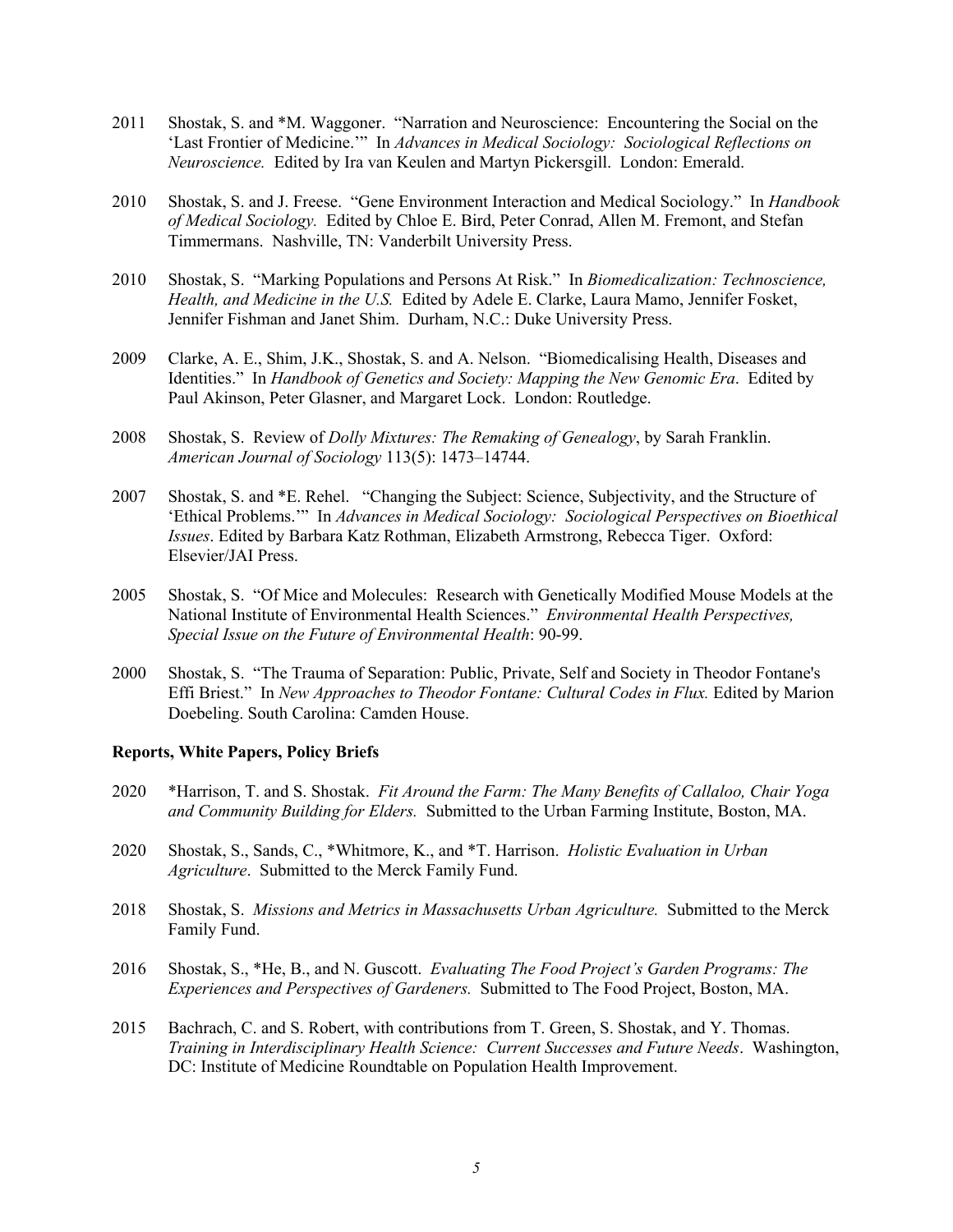- 1998 Harrington, C., LaPlante, M., Newcomer, R.J., Bedney, B., Shostak, S., Summers, P., Weinberg, J., and I. Basnett. *A Review of Federal Statutes and Regulations for Personal Care and Home and Community Based Services: A Final Report*. Department of Social and Behavioral Sciences, University of California, San Francisco.
- 1997 Kagawa-Singer, M., Dong, L., and S. Shostak. *Establishing a Baseline of Breast and Cervical Cancer Screening for Low Income Asian and Pacific Islanders in California.* Report to the American Cancer Society; Oakland, California.
- 1996 Cousineau, M.R. and S. Shostak. *Measuring Health Status Outcomes in the Health Care for the Homeless Program: A Pilot Study.* Bureau of Primary Health Care: Washington, D.C.
- 1996 Cousineau, M.R. and S. Shostak. *Understanding Differences in Structural and Operational Characteristics of Health Care for the Homeless Programs with Different Levels of Case Management Services.* Bureau of Primary Health Care: Washington, D.C.

# **Awards**

- 2014 Eliot Freidson Outstanding Publication Award (for the best recent book that has had a major impact on the field of medical sociology). American Sociological Association, Medical Sociology Section.
- 2014 Robert K. Merton Book Award (for the best recent book published in science and technology studies). American Sociological Association, Section on Science, Knowledge & Technology.
- 2013 Michael L. Walzer '56 Award for Teaching. Brandeis University.
- 2003 Anselm Strauss Award for a Distinguished Qualitative Dissertation. School of Nursing, UCSF.
- 2003 Diana Forsythe Memorial Dissertation Award for Social Studies of Science, Technology & Health. Department of Anthropology, History and Social Medicine, UCSF.
- 1989-92 President's Commendations for Excellence in Scholarship, Reed College.

### **Grants and Fellowships**

## *External*

- 2019 Merck Family Fund, for "Towards Holistic Evaluation in Urban Agriculture" (\$25,000)
- 2017 Merck Family Fund, for "Missions and Metrics in MA Urban Agriculture" (\$12,500)
- 2014 Ruderman Family Foundation, Social Justice in Disability Scholars Program (Co-PI, with Susan Parish) (\$450,000)
- 2011 National Institute of Neurological Disorders and Stroke (NINDS), National Institutes of Health (\$191,000)
- 2010 E. Rhodes and Leona B. Carpenter Foundation (with Wendy Cadge (PI) and Emily Sigalow) (\$40,000)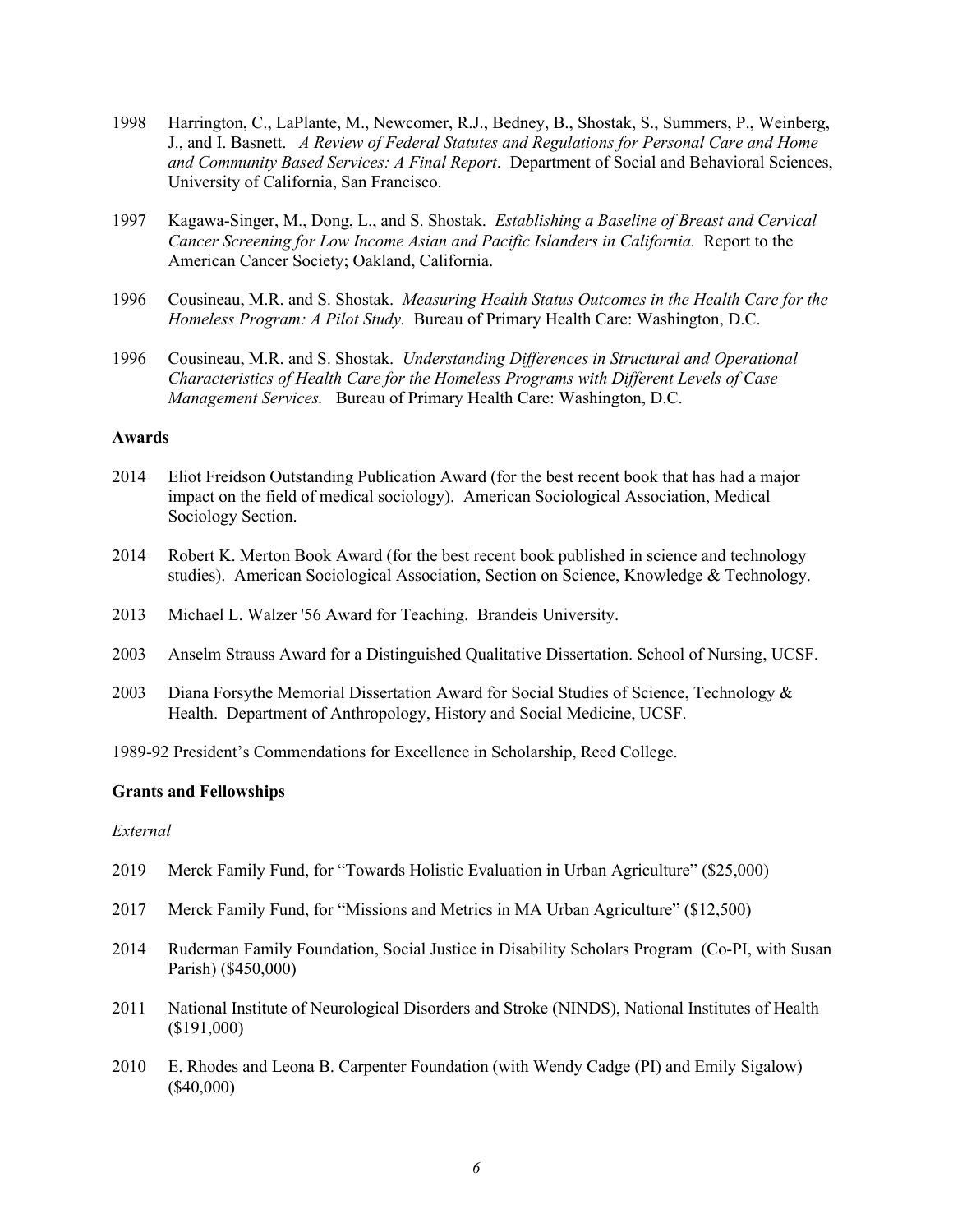- 2008 National Science Foundation, Sociology Program, Research Grant (\$70,000)
- 2007 American Sociological Association Teaching Enhancement Fund Grant (with Wendy Cadge and David Cunningham) (\$1,000)
- 2006 Epilepsy Foundation Research Grant (\$40,000)
- 2002 National Science Foundation, Dissertation Improvement Grant (\$8,000)
- 2001 Graduate Student Fellowship, University of California Toxic Substances Research and Teaching Program
- 2000 Pre-Doctoral Traineeship in Social Studies of Science and Technology, University of California, Berkeley
- 2000 Andrew Vincent White and Florence Wales White Fellowship in Medicine and the Humanities, University of California Humanities Research Institute
- 1998 Agency for Health Care Policy and Research Health Services Research Training Grant, University of California, San Francisco, Institute for Health Policy Studies
- 1996 Oncology Project Grant, American Cancer Society, California Division

# *Internal*

- 2020 Center for Teaching and Learning Grant for "Building Resources for Community Engaged Research and Teaching in Waltham" (with Wendy Cadge) (\$3500)
- 2016 Diversity, Equity, and Inclusion Program Grant, Brandeis University (Jointly awarded to the Health: Science, Society and Policy Program and the African and Afro-American Studies Department) (\$3800)
- 2015 Teaching Innovation Grant, Brandeis University (\$5800)
- 2015 Provost Research Award, Brandeis University (\$3000)
- 2013 Davis Educational Foundation, Teaching and Learning Fellow
- 2006 Theodore and Jane Norman Award for Faculty Scholarship, Brandeis University (\$21,000) 2015
- 2006 Robert Wood Johnson Health & Society Scholars Program Seed Grant for "Genetics and Social Structure" (with Peter Bearman and Molly Martin) (\$6,000)
- 2005 Robert Wood Johnson Health & Society Scholars Program Seed Grant for "Epilepsy Genetics: Ethical, Social, and Policy Dimensions" (with Ruth Ottman) (\$15,000)
- 1997 Regents Fellowship, University of California, San Francisco
- 1995 University Fellowship and Registration Fee Grant, University of California, Los Angeles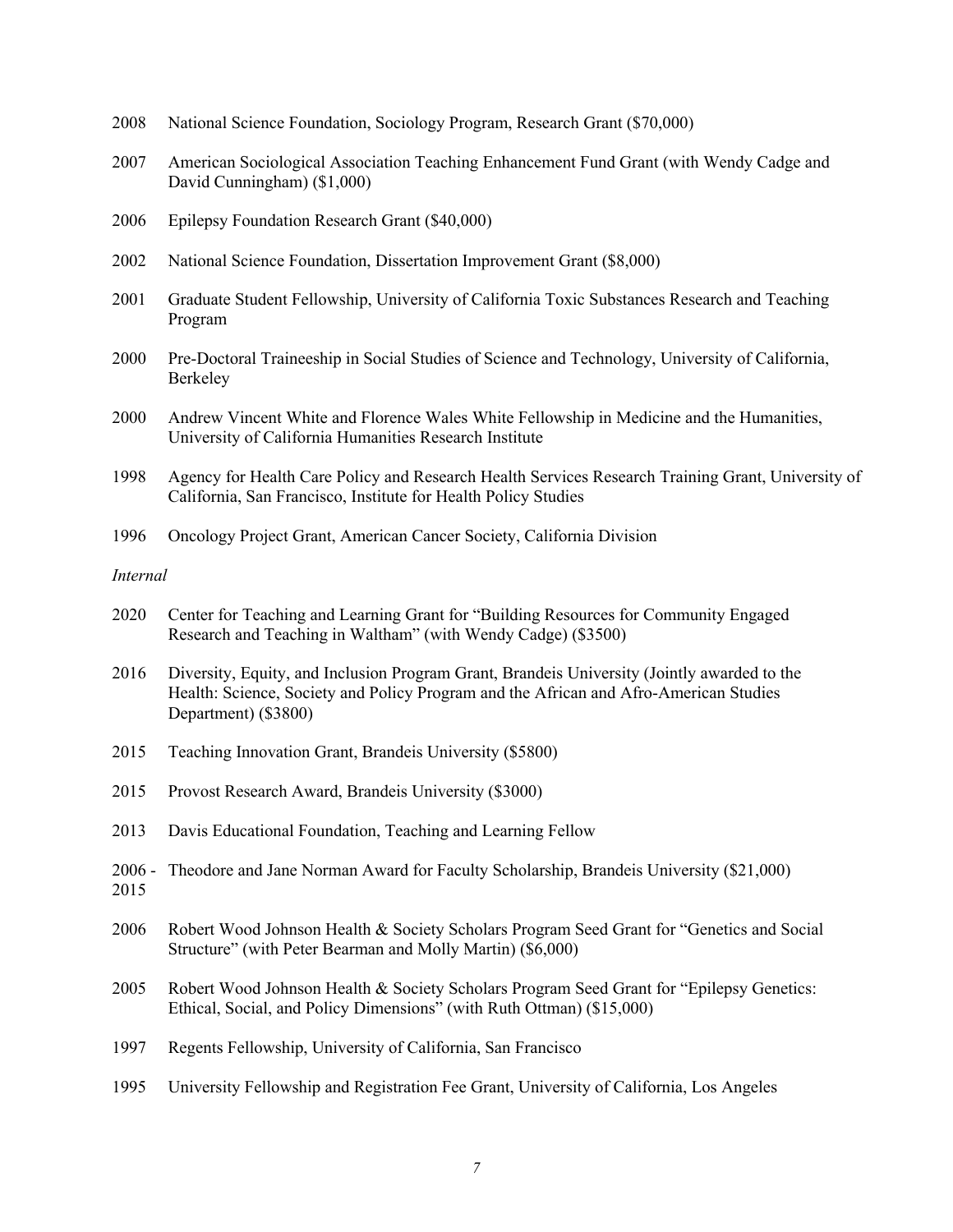#### **Invited Talks, Colloquia, and Seminars**

- 2022 "Back to the Roots." University of Edinburgh, Social Dimensions of Biomedicine Programme.
- 2022 "'When You Heal the Soil…': Environmental Racism and Socioecological Repair in Contemporary Urban Agriculture." Université Paris 1 - Panthéon Sorbonne.
- 2022 "Tell All the Stories: Memory, Inequality, and Urban Agriculture." Rao Memorial Lecture, College of the Holy Cross.
- 2022 "'How Do We Measure Justice?': Missions and Metrics in Urban Agriculture." Science Studies Seminar, University of California, San Diego.
- 2021 "Tell All the Stories: Memory, Inequality, and Urban Agriculture." Department of Sociology, Boston University.
- 2021 "Materiality and Meaning: Sociological Perspectives on Soil, Plants, and People." School of Biological Sciences, University of Northern Colorado.
- 2021 "Stories of the Soil: History, Materiality, and Meaning." Soil and Water Conservation Society Southern New England Chapter. Summer Conference.
- 2021 "Telling the Stories of Massachusetts' Urban Agriculture Practitioners." Massachusetts Urban Farming Conference.
- 2020 "Holistic Evaluation in Urban Agriculture." Massachusetts Food System Collaborative.
- 2019 "Rethinking Theory/Methods Packages." Annual Meeting of the Pacific Sociological Association.
- 2019 "Community Gardens and Public Health." Gardeners' Gathering. Northeastern University.
- 2018 "Missions and Metrics in Massachusetts Urban Agriculture." Social Science Environmental Health Research Institute, Northeastern University.
- 2018 "Stories of the Soil: Materiality and Meaning in Debates About Urban Agriculture in Boston." Urban Inequalities Workshop, Initiative on Cities, Boston University.
- 2018 "'We Need to Tell This Story': Collective Memory, Food Access, and Health in MA Cities." Institute for Health, Health Care Policy, and Aging Research, Rutgers University.
- 2018 "'We Need to Tell This Story': Collective Memory, Food Access, and Health in MA Cities." Department of Sociology, Tufts University.
- 2018 "Stories of the Soil: Materiality and Meaning in Debates About Urban Agriculture in Boston." Department of Sociology, Rutgers University.
- 2017 "Susceptible to Genetic Influence? Gene-Environment Interaction in Disciplinary Perspective." Special Session on Sociogenomics. Annual Meeting of the American Sociological Association.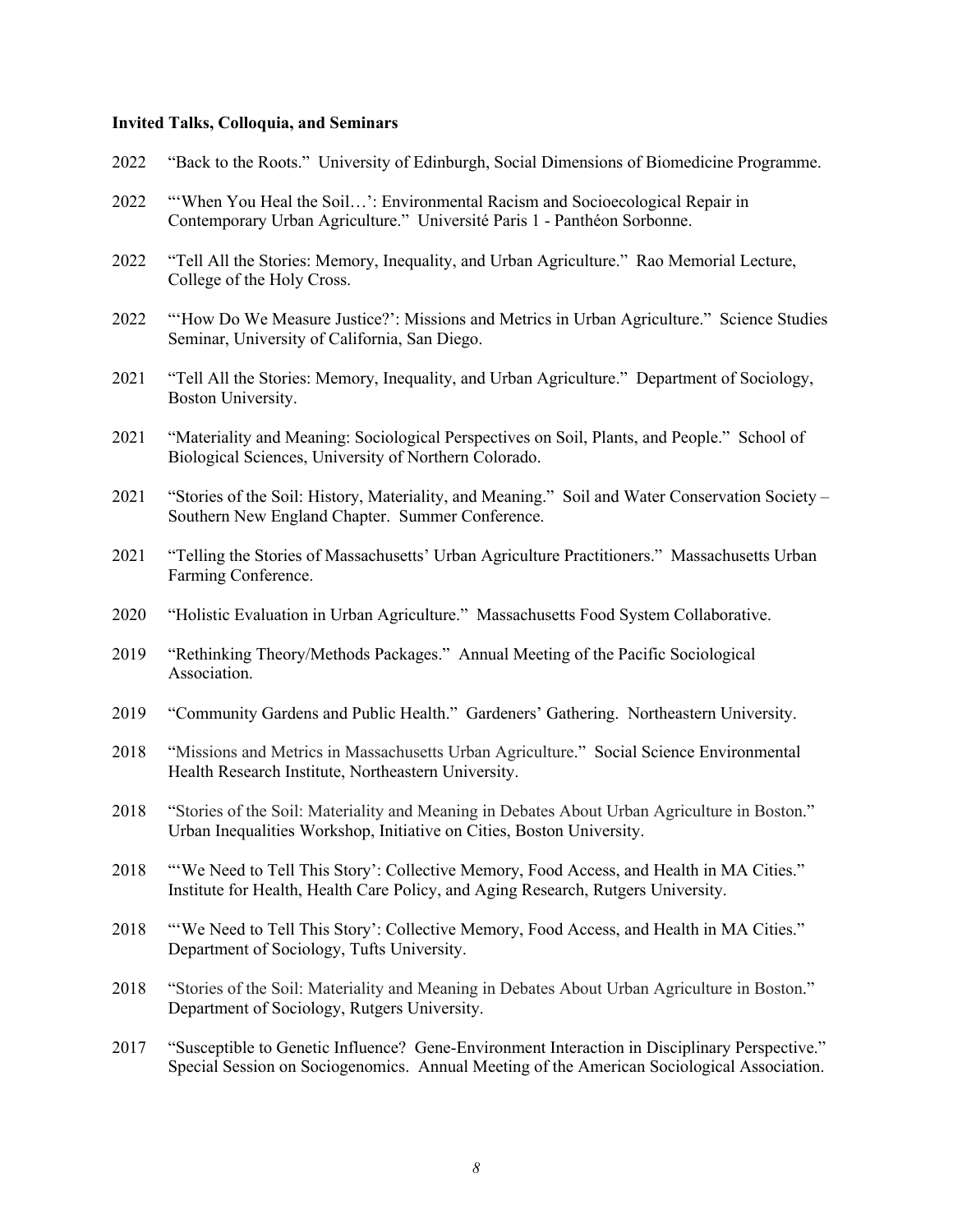- 2016 "Data, Health Outcomes, and Urban Agriculture." Urban Farming Conference, Northeastern University.
- 2014 "Exposed Science: Structural Vulnerabilities and the Limits of Environmental Knowledge." Science in Human Culture Program, Northwestern University.
- 2014 "Conceptualizing the Environment: Exposomes, Ecologies, and Regimes of Perceptibility in the Environmental Health Sciences." Program in Science, Technology & Society, Drexel University.
- 2014 "Environmental Health Science and the Public's Health: Visions for the 21st Century." Institute for Society and Genetics, University of California, Los Angeles.
- 2014 "What's Sociology Got to Do With It?: Genetic Testing in Sociological Perspective." Health and Society Working Group. Department of Sociology, University of California, Los Angeles.
- 2013 "Exposed Science: Genes, the Environment, and the Politics of Population Health." Department of Sociology, Boston University.
- 2013 "Exposed Science: Structural Vulnerabilities and the Limits of Environmental Knowledge." Department of Science and Technology Studies, Cornell University.
- 2013 "Environment as Exposome, Environment as Ecology: Regimes of Perceptibility and the Social Determinants of Health." Symposium on "Big Pharma, Big Medicine and Technoscience: Investigating Intersections in the Twenty-first Century." Bowdoin College.
- 2012 "Defining Vulnerabilities: Genes, the Environment, and the Politics of Population Health." Keynote Address. Qualitative Methods Showcase. University of Colorado, Denver, Anschutz Medical Campus.
- 2012 "Teaching Graduate and Undergraduate Research Methods." Departmental Management and Leadership Workshop. Annual Meeting of the American Sociological Association.
- 2012 "Making Comparisons, Making Meanings." Invited commentary, Medical Sociology Panel. Annual Meeting of the American Sociological Association.
- 2012 "How Science Matters: Having Epilepsy in the Age of the Genome." ESRC Centre for Economic and Social Aspects of Genomics (CESAGEN). Cardiff University.
- 2012 "How Science Matters: Having Epilepsy in the Age of the Genome." Health & Medicine Speakers Series. Colby College.
- 2012 "How Science Matters: Having Epilepsy in the Age of the Genome." Center for ELSI Research on Psychiatric, Neurologic, and Behavioral Genetics. Columbia University College of Physicians and Surgeons.
- 2011 "Defining Vulnerabilities: The Politics of Environmental Health." Contested Illnesses Research Group. Department of Sociology, Brown University.
- 2011 "What is the 'Environment' in Gene-Environment Interactions?" Race and Genomics Lecture Series, Brown University.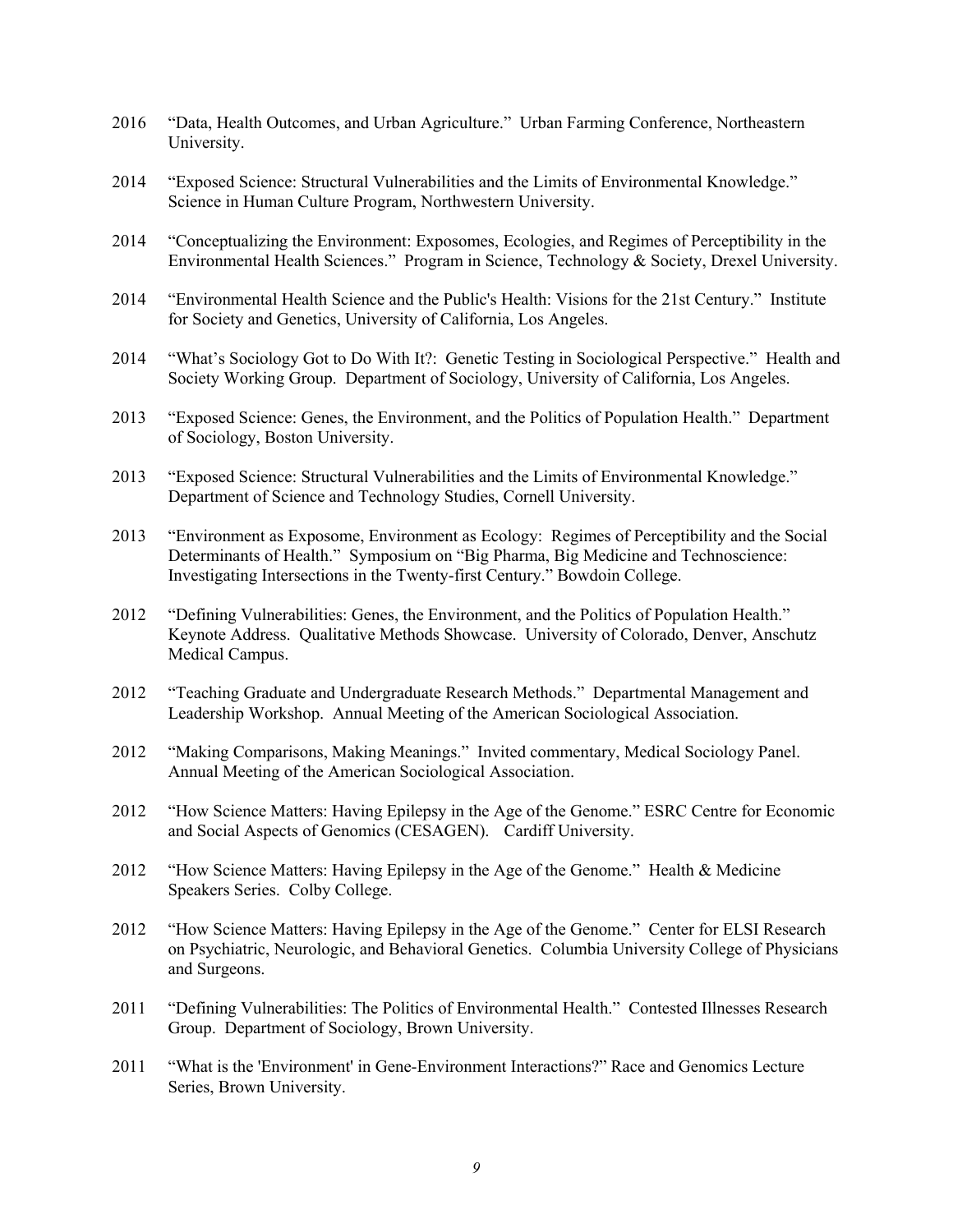- 2010 "What is the 'Environment' in Gene-Environment Interaction?: Implications for Health Disparities Research." The Boston Colloquium. Boston University Center for Philosophy & History of Science.
- 2010 "Forgetting and Remembering Epilepsy: Collective Memory and Illness Experience." Comparative Research Workshop. Department of Sociology, Yale University.
- 2010 "Citizenship and Science: The Challenge of the Environment." Invited presentation, Thematic Session. Annual Meeting of the American Sociological Association.
- 2009 "Mechanisms and Meanings of Health and Illness." Invited commentary on the panel *Genetics, Social Context, and the Social Construction of Disease*. Annual Meeting of the American Sociological Association.
- 2008 "'Bringing the Human Back In': Genetics in the Environmental Health Sciences." Program in Science and Technology Studies. Brown University.
- 2008 "Scaling Complexity: Genetics, Social Structure, and Policy Environments." Stanford Center for Biomedical Ethics.
- 2008 "Multiplicities in Practice: Genes and Environments in Environmental Health Research." Invited colloquium (May 6) and seminar (May 7). Department of Sociology and Science and Justice Working Group, UC Santa Cruz.
- 2008 "Changing the Subject: Science, Subjectivity, and 'Ethical Problems' in the Environmental Health Sciences." Harvard Science and Technology Studies Circle.
- 2007 "Time, Place, and Meaning in Population Health Research." Annual Meeting of the RWJF Health & Society Scholars Program.
- 2007 "Gene-Environment Interaction: Ethnographic Explorations." Contested Illnesses Research Group. Department of Sociology, Brown University.
- 2005 "From Toxicology to Toxicogenomics: A Case Study of Molecularization." Diana M. Forsythe Memorial Lecture, University of California, San Francisco.
- 2004 "Pathways to Public Health: Research with Genetically Modified Mouse Models at the NIEHS." National Institutes of Health (8 July) and NIEHS (15 July).

# **Conference Presentations**

- 2018 "'We Need to Tell This Story': Collective Memory, Food Access, and Health in MA Cities." Annual Meeting of the American Sociological Association.
- 2015 "The Socio-Exposome: Advancing Environmental Science in a Post-Genomic Era." Annual Meeting of the American Sociological Association. (presented by Laura Senier, with co-authors Phil Brown and Bridget Hanna).
- 2015 "A Tale of Three Markets: Food Access and Food Justice in Somerville, MA." Feeding Cities: Ethical and Policy Issues in Urban Food Systems. Northeastern University.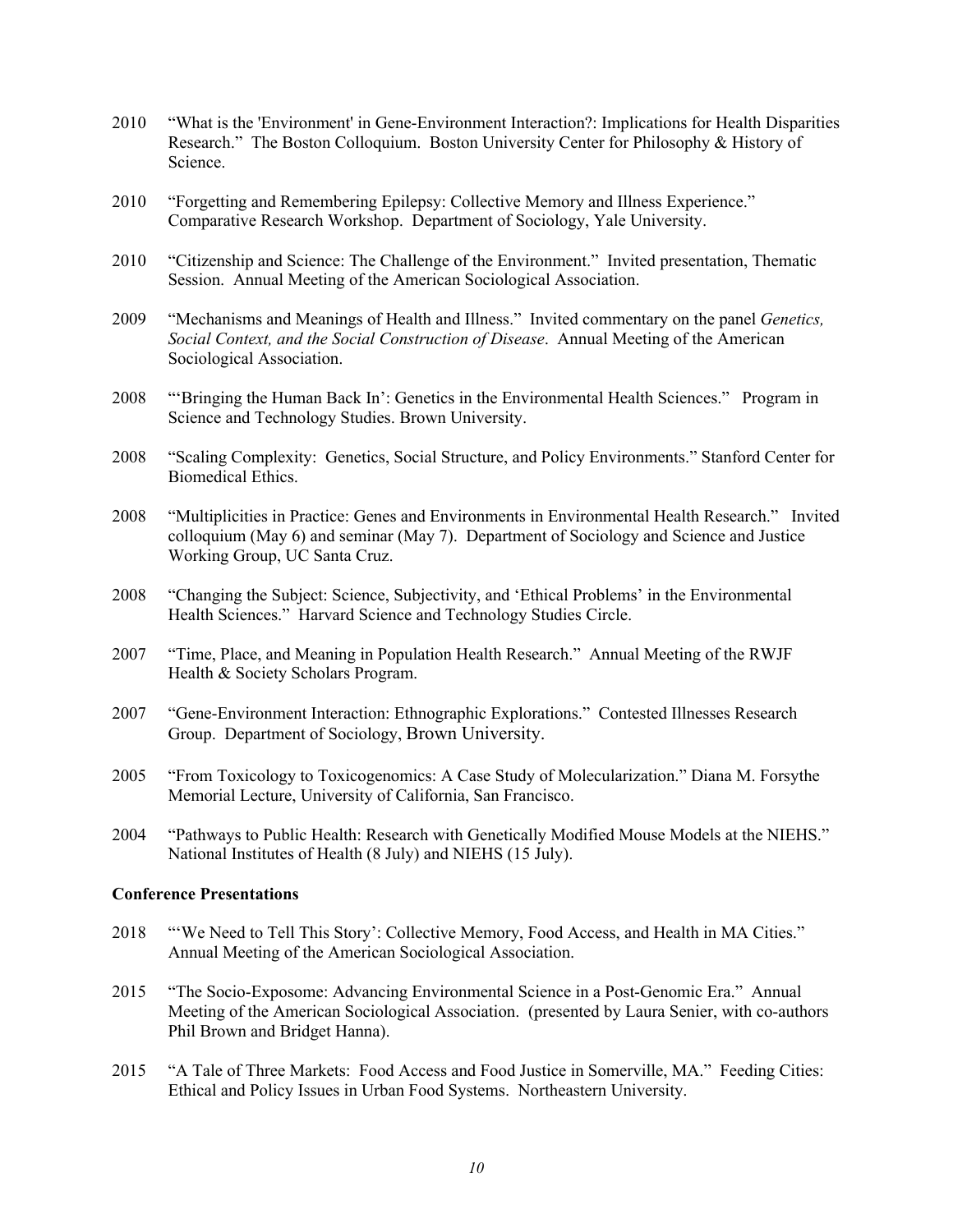- 2013 "The Missing Piece of the Puzzle?: Conceptualizing the Environment in the Postgenomic Moment." Annual Meeting of the American Sociological Association (with co-author \*Margot Moinester).
- 2011 "Forgetting and Remembering Epilepsy: Collective Memory and Illness Experience." Annual Meeting of the American Sociological Association (with co-presenter \*Nicole Fox).
- 2009 "Teaching Graduate and Undergraduate Research Methods: A Multi-Pronged Departmental Initiative." Annual Meeting of the American Sociological Association (with co-presenter \*Jenn Girouard, for co-authors David Cunningham and Wendy Cadge).
- 2008 "Multiplicities in Practice: Genes and Environments in Environmental Health Research." Annual Meeting of the American Sociological Association.
- 2007 "Public Assessments of the Importance of Genes for Psychological, Social, and Health Outcomes." Annual Meeting of the Eastern Sociological Society (presented by Jeremy Freese).
- 2006 "Changing the Subject: Science, Subjectivity, and 'Ethical Problems' in Toxicogenomics." Annual Meeting of the American Sociological Association (with co-author \*Erin Rehel).
- 2006 "Genetics and Social Structure: Opportunities for Population Health Research." Annual Meeting of the RWJF Health & Society Scholars Program.
- 2005 "Technologies of Translation." Annual Meeting of the American Sociological Association.
- 2005 "Social, Ethical, and Policy Dimensions of Epilepsy Genetics." Annual Meeting of the RWJF Health & Society Scholars Program.
- 2004 "Molecularization, Individualization, and Biopolitics." Annual Meeting of the American Sociological Association (by proxy) and at the RWJF Health & Society Scholars Fall Conference.
- 2003 "Where Environmental Justice and Environmental Genomics Meet: Concerning the Subject(s) of Toxicogenomics." Annual Meeting of the Society for Social Studies of Science (4S).
- 2003 "Constructing Environmental Genomics." Annual Meeting of the American Sociological Association.
- 2002 "Locating Gene-Environment Interaction: A Genealogy." Annual Meeting of the Society for Social Studies of Science (4S).
- 2002 "Biomedicalization and Environmental Health: Towards a Sociology of Molecular Biomarkers." Annual Meeting of the American Sociological Association.
- 2001 "Locating Biomarkers, Relocating Risk." Annual Meeting of the Society for Social Studies of Science (4S).
- 2000 "Environment(s) as Containers and Experiences: Studying Place and Women's Health." Annual Meeting of the American Sociological Association.
- 2000 "Social Inequality and Health: Welfare Reform and Immigrant Elders in the San Francisco Bay Area." Annual Meeting of the American Sociological Association.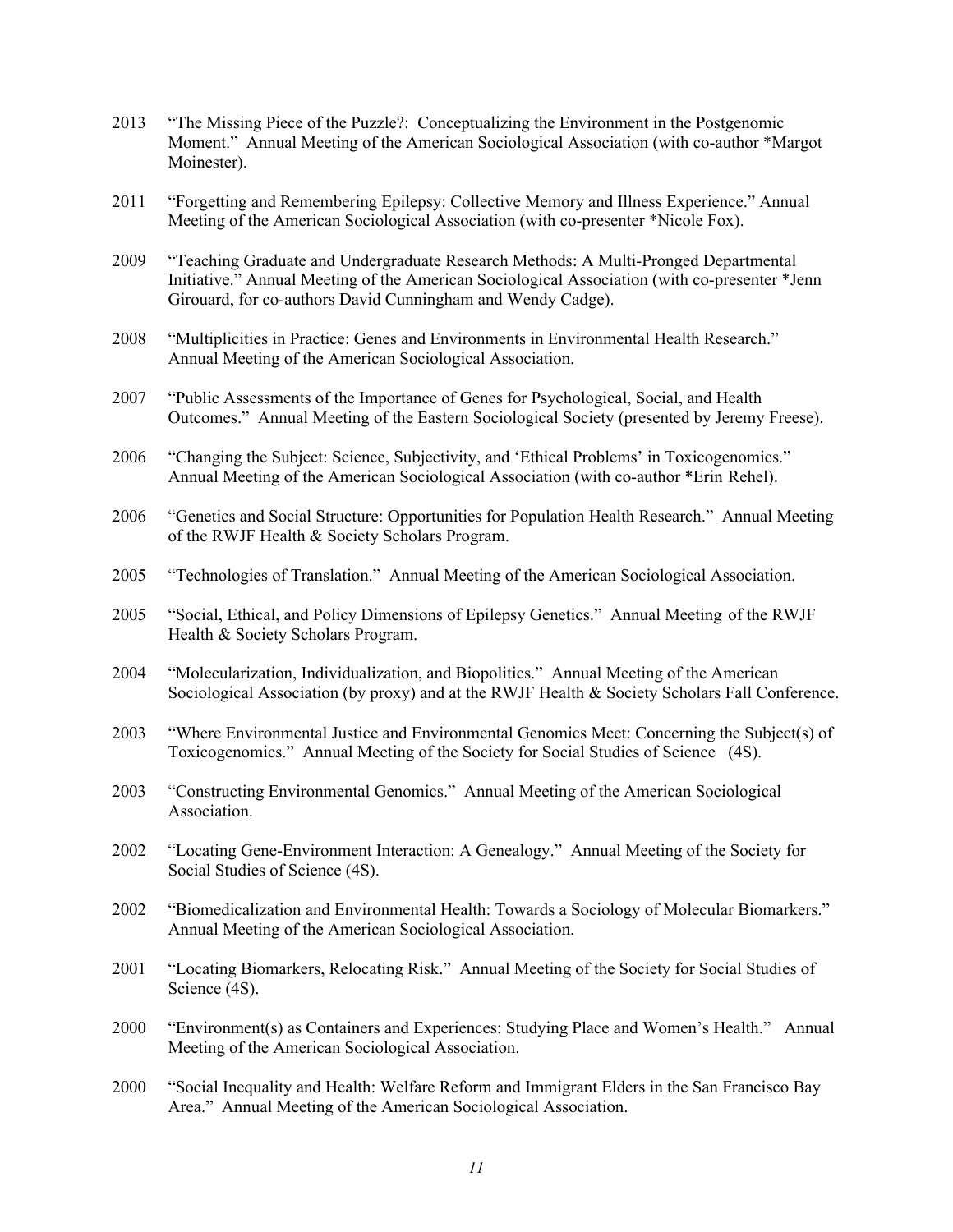- "'Just Come Sit in Here and Listen to These Young Mothers': A Social Geography of Welfare Reform." Annual Meeting of the Society for the Study of Social Problems; Eleventh International Congress on Women's Health Issues.
- "Shifting Fault Lines: Mapping the Effects of Welfare Reform on Senior Services in San Francisco, CA." Annual Meeting of the Society for the Study of Social Problems.

#### **Brandeis University Talks and Colloquia**

- "Back to the Roots and Towards Greater Equity." Department of Sociology.
- "Genomic Citizenship." Schusterman Center for Israeli Studies.
- "Collaborative Projects on Food, Justice, and Health." Department of Community Service.
- "From Food Access to Food Justice." Faculty Spotlight Lecture. Office of Admissions.
- 2018/9 "What is Community Engaged Research?" Social Science Summer Lab.
- "'Grounded in the Neighborhood': Social Capital and Health in Community Gardens." Global Health Summit for Youth.
- "Why Farm the City?: Urban Agriculture in Massachusetts." Bridging the Two Cultures Series.
- "Community Based Research as Pedagogy." Teaching Innovations Showcase.
- "From Food Access to Food Justice: A Case Study of the Somerville Mobile Farmers' Market." Global Health Summit for Youth.
- "Race, Religion, Food and Community: Doing Public History in Mattapan." Contemporary Jewish Life Seminar.
- "Hipster Chickens, Climate Change, and Food Deserts: What Urban Agriculture Initiatives Teach Us About Contemporary Public Health." Social Science Forum.
- "Environmental Health Science and the Public's Health." Boston Alumni Chapter.
- "What is Your Dream Project?" Teaching at Brandeis Dinner.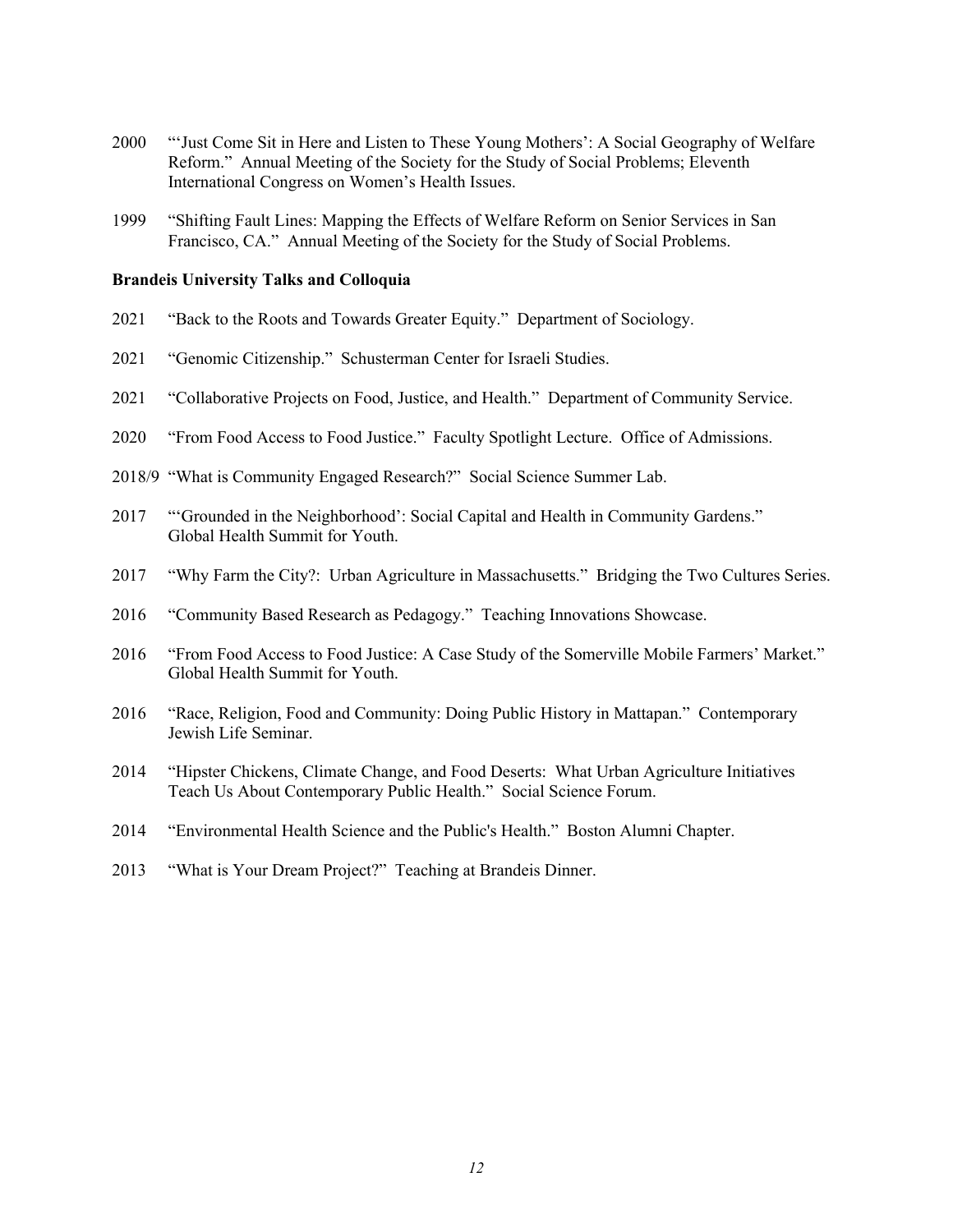# **Courses Taught**

*Brandeis University*

| Undergraduate: | HSSP 110a: Integrative Seminar in Health (HSSP Capstone)         |
|----------------|------------------------------------------------------------------|
|                | Neighborhoods and Health (2016)                                  |
|                | Food Systems and Health (2020)                                   |
|                | HSSP 182a: Food, Justice and Health                              |
|                | SOC 18a: Observing the Social World: Doing Qualitative Sociology |
|                | SOC 81a: Methods of Social Inquiry (Mixed Methods)               |
|                | SOC 83a: Sociology of the Body and Health                        |
|                | SOC 117b: Sociology of Science, Technology, and Medicine         |
|                | SOC 193a: Environment, Health, and Society                       |
|                | SOC 199a: Sociology Capstone: So, You Want to Change the World?  |
| Graduate:      | GSAS 302d: Interdisciplinary Dissertation Seminar                |
|                | SOC 203b: Field Methods                                          |
|                | SOC 281a: Inequality and Health                                  |
|                | SOC 300a: Approaches to Social Research                          |

*San Francisco State University*

Spring 2001& 2002 The Family and Social Policy

# **Research Advising**

*Undergraduate Honors Thesis Advisor*

| 2022-2023 | Julia Brauenig (SOC)        | 2011-2012 | Katherine Kolios (HSSP)    |
|-----------|-----------------------------|-----------|----------------------------|
| 2020-2021 | Quinn Weiner (SOC)          | 2010-2011 | Danielle Gurr (HSSP)       |
| 2018-2019 | Renee Pite (SOC)            | 2008-2009 | Margot Moinester (HSSP)    |
| 2014-2015 | Caitlin Buegeler (HSSP/SOC) | 2007-2008 | Jonathan Eskow (SOC)       |
| 2013-2014 | Laine Meyer (SOC)           |           | Jane Schlapkohl (HSSP/SOC) |

*Schiff Fellowship Mentor*

| 2012-2013 | Jennifer Mandelbaum<br>Project: "From the Garden to the Plate: Community Garden Education as Primary<br>Prevention of Childhood Obesity" |
|-----------|------------------------------------------------------------------------------------------------------------------------------------------|
| 2010-2011 | Lexi Kriss<br>Project: "What's Advertising Got to Do With It?: DTCA and Women's Contraceptive<br>Choices"                                |

*Experiential Learning Faculty Mentor:* Danielle Gurr (2011)

*Community Engaged Learning Mentor:* Inna Kraner (2009)

*MA Committee Member:* Krystal Arango (WGS), Lyndsay Garval (SOC), Jax Gonzalez (SOC/WGS), Michelle Guaman (WGS), Sarah Kelley (SOC/WGS), Rebecca Palia (SOC), Caitlin Taborda (SOC/WGS), Kristine Witkowski (SOC/WGS)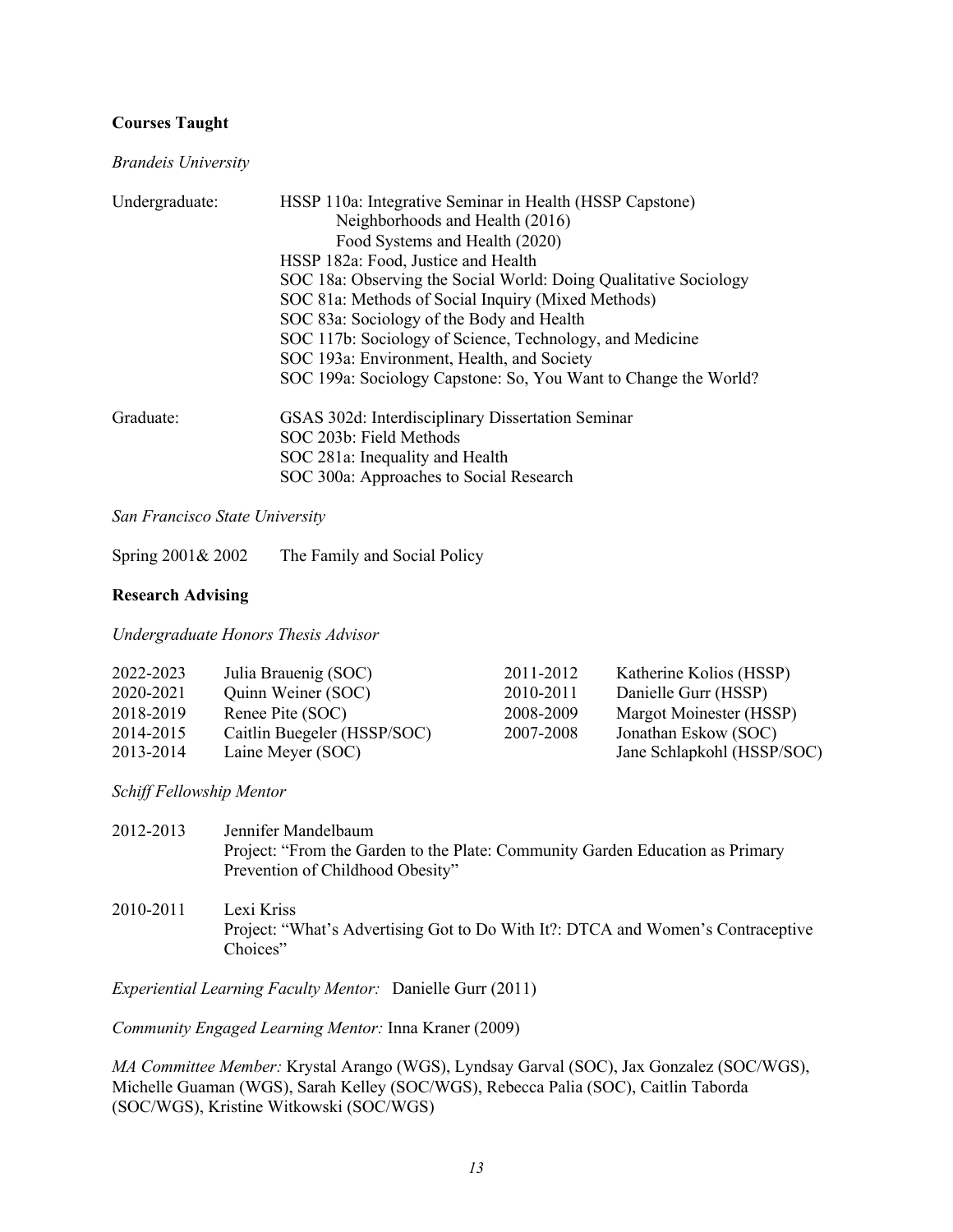# *QPDs [Qualifying Exams]*

*Committee Chair:* Thomas Bertorelli *Committee Member:* Korey Erb, Cheryl Stults, Ken Sun, Catherine Tan, Miranda Waggoner, Dana Zarhin

### *Dissertations*

*Committee Chair:* Thomas Bertorelli *Dissertation Committee Member:* Meredith Bergey, Thomas Mackie, Emily Sigalow, Cheryl Stults, Ken Sun, Catherine Tan, Miranda Waggoner, Johanna Wigg, Dana Zarhin

# *Dissertation Committee, Outside Reader:*

| 2015 | Matthew Judge, Northeastern University, Department of Sociology & Anthropology |
|------|--------------------------------------------------------------------------------|
| 2013 | Daniel Navon, Columbia University, Department of Sociology                     |

# **Service to Brandeis University**

| 2022-present    | Inaugural Director, Vic and Bobbi Samuels '63 Center for Community         |
|-----------------|----------------------------------------------------------------------------|
|                 | Partnerships and Civic Transformation for Community Partnerships and Civic |
|                 | Transformation (COMPACT)                                                   |
| 2021-2022       | Co-Chair, COMPACT Working Group                                            |
| 2021-present    | Brandeis University Board of Trustees, Committee on Student Life           |
| 2020-2021       | Co-Chair, Search Committee (Climate Justice), Department of Sociology and  |
|                 | <b>Environmental Studies Program</b>                                       |
| 2020-2021       | Undergraduate Advising Head, Department of Sociology                       |
| 2019-2021       | Chair, Community Engaged Scholars Committee                                |
| 2019            | Search Committee (Race/Immigration), Department of Sociology               |
| 2018-2019       | Framework for Our Future Steering Committee                                |
| 2018-2019       | Co-Chair, Student Learning and Living Task Force                           |
|                 | Co-Chair, Community Engagement Working Group                               |
|                 | Member, Residential Life Working Group                                     |
| 2018-2019       | Chair, Social Justice Curriculum Committee                                 |
| 2018-2020       | Undergraduate Curriculum Committee (UCC) (Elected)                         |
| 2018-2019       | Independent Interdisciplinary Major Faculty Committee                      |
| 2017            | Chair, Search Committee (Medical Sociology), Department of Sociology       |
| 2016-2017       | Task Force on General Education at Brandeis University                     |
| 2016-2017       | Kay Fellow Search Committee, AAAS & HSSP                                   |
| 2016-2017       | Governance Committee, Department of Sociology                              |
| 2015            | Search Committee (Social Movements), Department of Sociology               |
| 2015-2017       | Posse Program Selection Committee (Atlanta)                                |
| 2014-present    | Myra Kraft Transitional Year Program, Faculty Committee                    |
| 2014            | Dean of Students' Academic Integrity Advisory Group                        |
| 2014            | Executive Director of Health and Wellness, Search Committee                |
| 2013-2017       | Chair, Health: Science, Society, and Policy (HSSP) Program                 |
| 2012-2013       | Undergraduate Advising Head, Department of Sociology                       |
| 2021, 2012-2018 | Undergraduate Curriculum Committee, Department of Sociology                |
| & 2010-2011     |                                                                            |
| 2012-2016       | Diversity Committee, Department of Sociology                               |
| 2011-2012       | Kay Fellow Search Committee, Anthropology & HSSP                           |
| 2010-2016       | <b>Experiential Learning Committee</b>                                     |
| 2009, 2010      | Graduate Admissions Committee, Department of Sociology                     |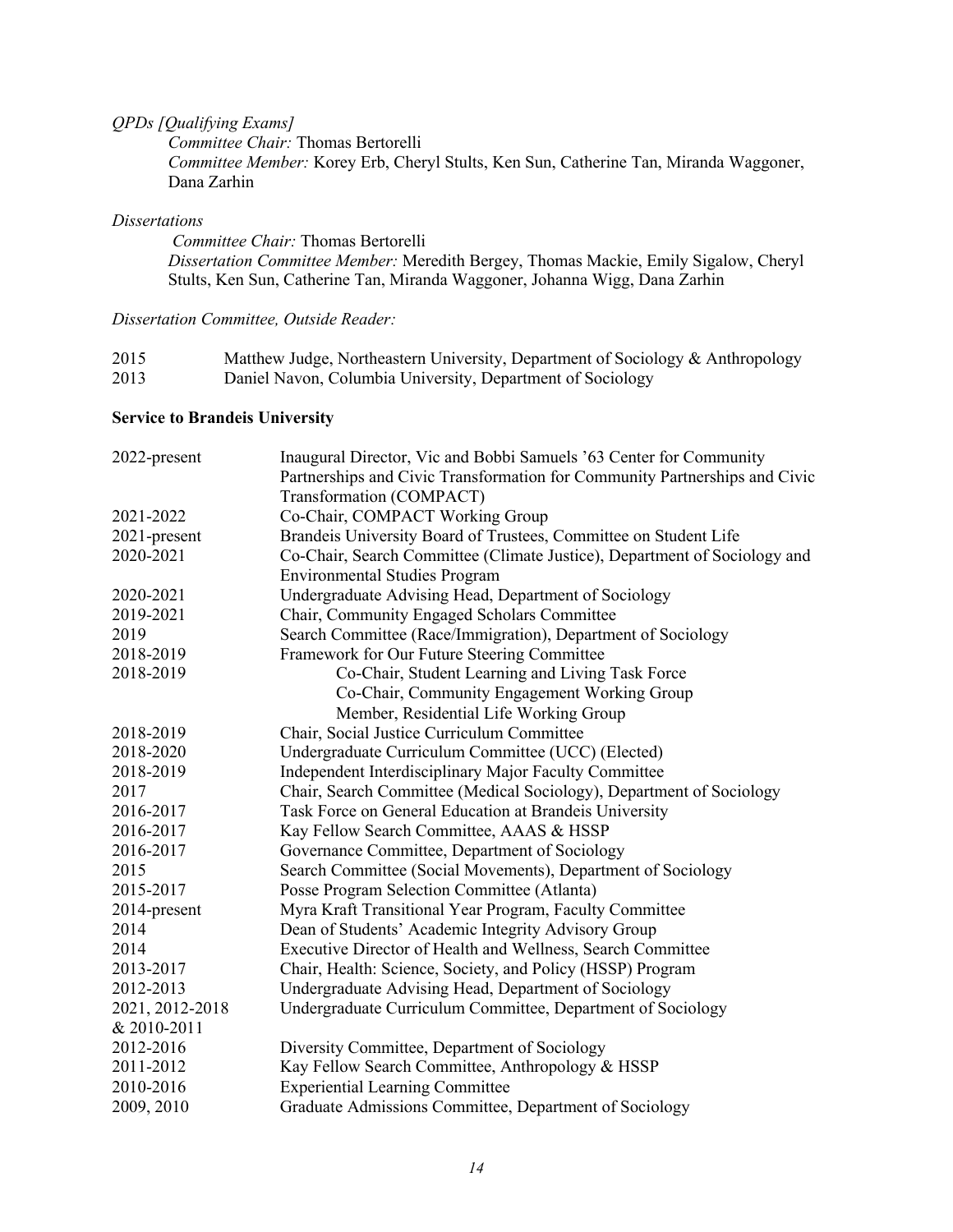| 2008                                        | Phoebe and Dr. Giddon Prize Selection Committee (WGS) |
|---------------------------------------------|-------------------------------------------------------|
| 2006-present                                | Faculty Executive Committee, HSSP                     |
| 2006-2009 &                                 | Graduate Program Committee, Department of Sociology   |
| 2011-2012                                   |                                                       |
| 2006-2009                                   | Colloquium Committee, Department of Sociology         |
| 2006, '10, '13, '17, '19 First Year Advisor |                                                       |

# **Service to the Discipline**

Books

Advisory Board 2020-present *Health, Society, and Inequality Series*, New York University Press

Reviewer: MIT Press; New York University Press; Oxford University Press; Palgrave Macmillan; Polity Press; Rutgers University Press; SAGE; University of California Press; University of Chicago Press

### Grants

Ford Foundation Fellowship Program, 2021-present American Sociological Association, Fund for the Advancement of the Discipline, 2019-2021 National Science Foundation Panelist, Program in Science, Technology, and Society, 2010-2013 Reviewer, Sociology Program and Program in Science, Technology, and Society, *ad hoc* United States-Israel Binational Science Foundation, 2011 Wellcome Trust (Medical Humanities), 2010 Time-sharing Experiments for the Social Sciences, 2009

### Journals

| <b>Editorial Boards</b> |                                                         |
|-------------------------|---------------------------------------------------------|
| 2017-2018               | Deputy Editor, Journal of Health and Social Behavior    |
| 2015-2017               | Associate Editor, Journal of Health and Social Behavior |
| 2014-present            | Advisory Editor, Social Science & Medicine              |
| 2014-2017               | Advisory Editor, Advances in Medical Sociology          |
| 2013-2016               | Consulting Editor, American Journal of Sociology        |

Reviewer: *Agriculture & Human Values; American Journal of Epidemiology; American Journal of Political Science; American Journal of Sociology; American Sociological Review; Biosocieties; Environmental Politics; Ethnography; Journal of Health and Social Behavior; Medical Anthropology Quarterly; Public Understanding of Science; Science, Technology & Human Values; Social Biology; Social Problems; Social Science and Medicine; Social Studies of Science; Sociological Inquiry; Sociology of Health and Illness; SSM – Qualitative Research in Health; Symbolic Interaction; Teaching Sociology*